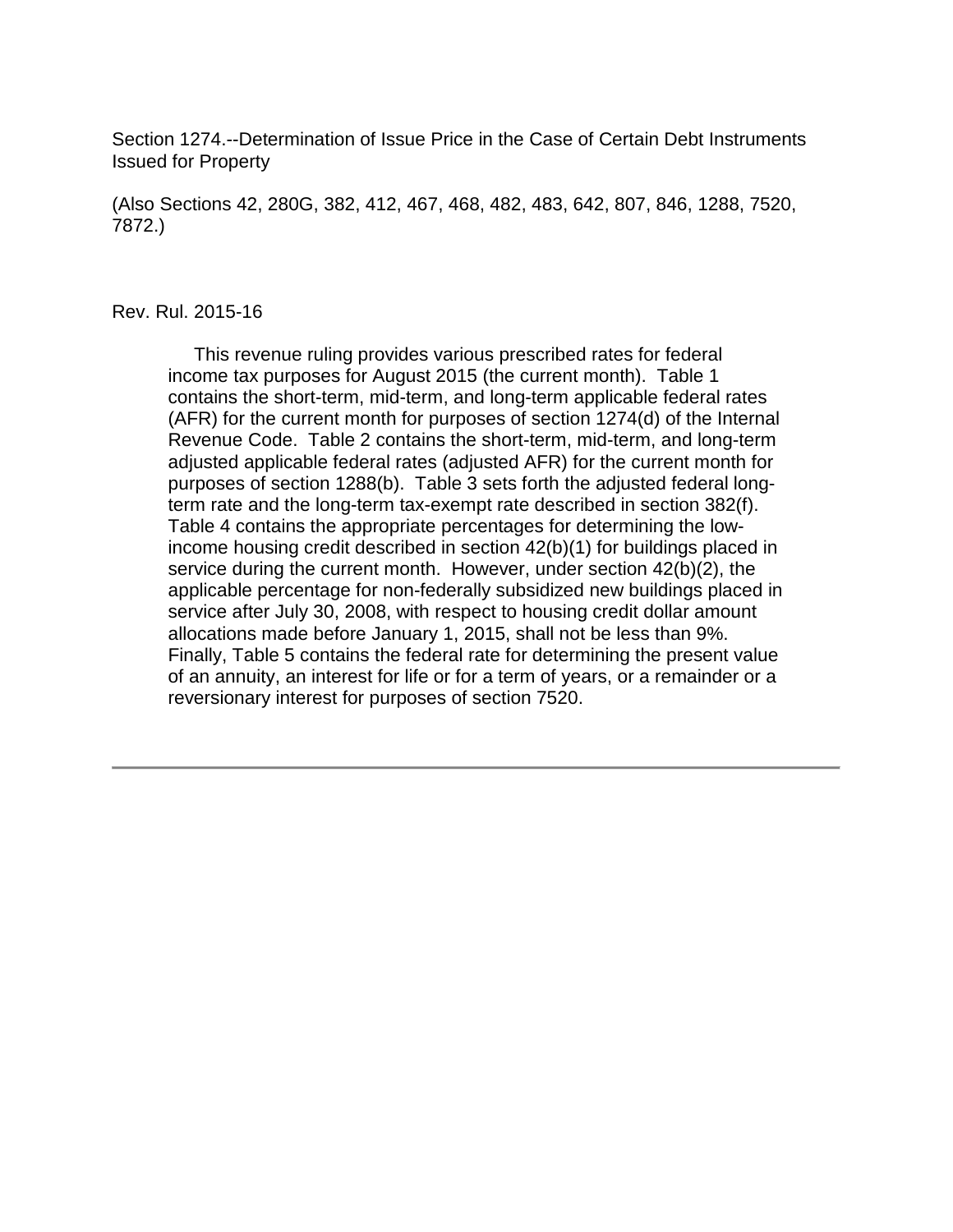## REV. RUL. 2015-16 TABLE 1

# Applicable Federal Rates (AFR) for August 2015

|            | <b>Period for Compounding</b> |            |                  |                |  |  |
|------------|-------------------------------|------------|------------------|----------------|--|--|
|            | <b>Annual</b>                 | Semiannual | <b>Quarterly</b> | <b>Monthly</b> |  |  |
|            |                               |            |                  |                |  |  |
|            | Short-term                    |            |                  |                |  |  |
| <b>AFR</b> | .48%                          | .48%       | .48%             | .48%           |  |  |
| 110% AFR   | .53%                          | .53%       | .53%             | .53%           |  |  |
| 120% AFR   | .58%                          | .58%       | .58%             | .58%           |  |  |
| 130% AFR   | .62%                          | .62%       | .62%             | .62%           |  |  |
|            |                               |            |                  |                |  |  |
|            | Mid-term                      |            |                  |                |  |  |
| <b>AFR</b> | 1.82%                         | 1.81%      | 1.81%            | 1.80%          |  |  |
| 110% AFR   | 2.00%                         | 1.99%      | 1.99%            | 1.98%          |  |  |
| 120% AFR   | 2.18%                         | 2.17%      | 2.16%            | 2.16%          |  |  |
| 130% AFR   | 2.36%                         | 2.35%      | 2.34%            | 2.34%          |  |  |
| 150% AFR   | 2.74%                         | 2.72%      | 2.71%            | 2.70%          |  |  |
| 175% AFR   | 3.20%                         | 3.17%      | 3.16%            | 3.15%          |  |  |
|            |                               |            |                  |                |  |  |
|            |                               | Long-term  |                  |                |  |  |
| <b>AFR</b> | 2.82%                         | 2.80%      | 2.79%            | 2.78%          |  |  |
| 110% AFR   | 3.10%                         | 3.08%      | 3.07%            | 3.06%          |  |  |
| 120% AFR   | 3.39%                         | 3.36%      | 3.35%            | 3.34%          |  |  |
| 130% AFR   | 3.67%                         | 3.64%      | 3.62%            | 3.61%          |  |  |
|            |                               |            |                  |                |  |  |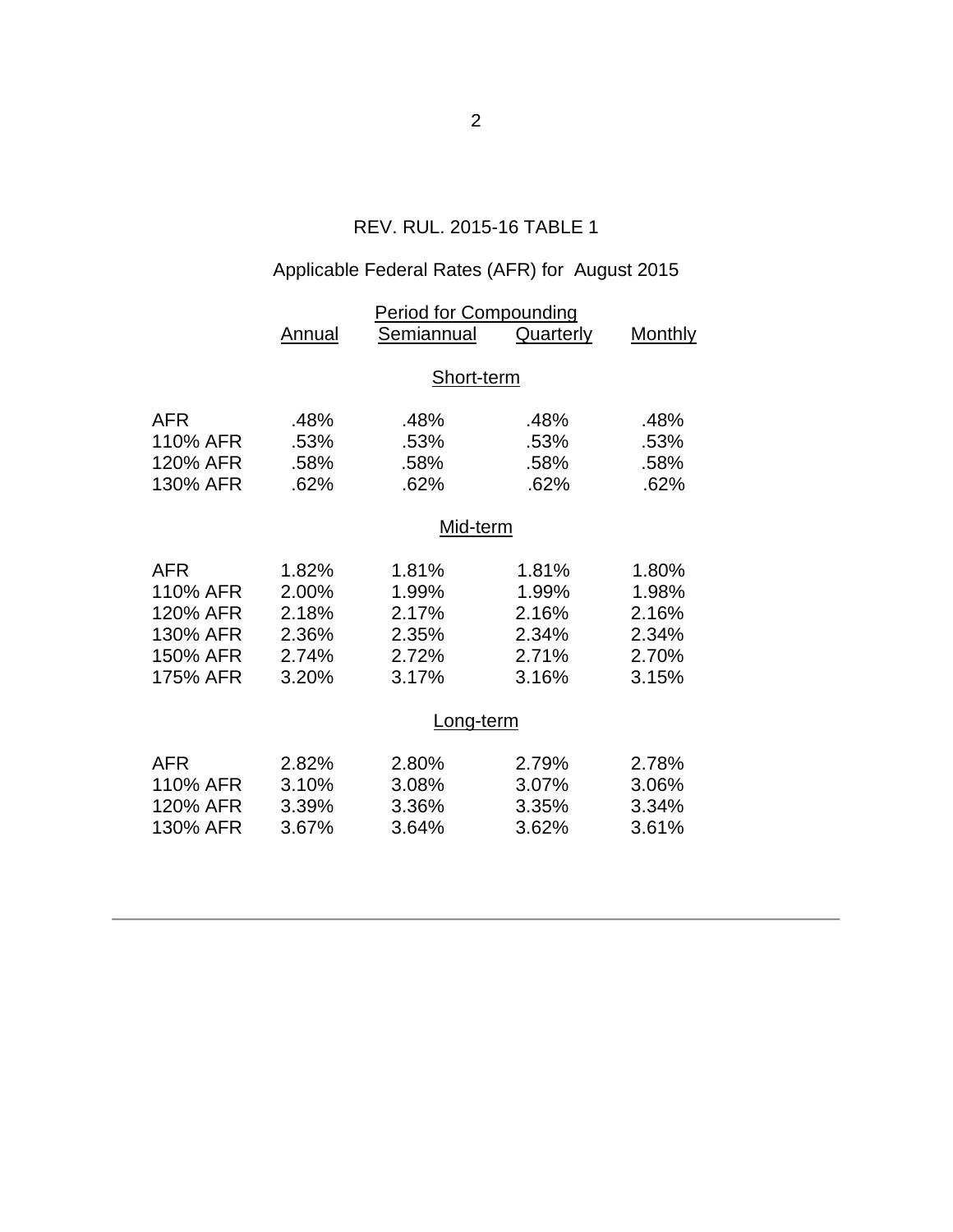## REV. RUL. 2015-16 TABLE 2

# Adjusted AFR for August 2015

| <b>Period for Compounding</b> |        |            |           |         |  |  |  |
|-------------------------------|--------|------------|-----------|---------|--|--|--|
|                               | Annual | Semiannual | Quarterly | Monthly |  |  |  |
| Short-term<br>adjusted AFR    | .48%   | .48%       | .48%      | .48%    |  |  |  |
| Mid-term<br>adjusted AFR      | 1.58%  | 1.57%      | 1.57%     | 1.56%   |  |  |  |
| Long-term<br>adjusted AFR     | 2.82%  | 2.80%      | 2.79%     | 2.78%   |  |  |  |

### REV. RUL. 2015-16 TABLE 3

### Rates Under Section 382 for August 2015

| Adjusted federal long-term rate for the current month                                                                                                                                | 2.82% |
|--------------------------------------------------------------------------------------------------------------------------------------------------------------------------------------|-------|
| Long-term tax-exempt rate for ownership changes during the<br>current month (the highest of the adjusted federal long-term<br>rates for the current month and the prior two months.) | 2.82% |